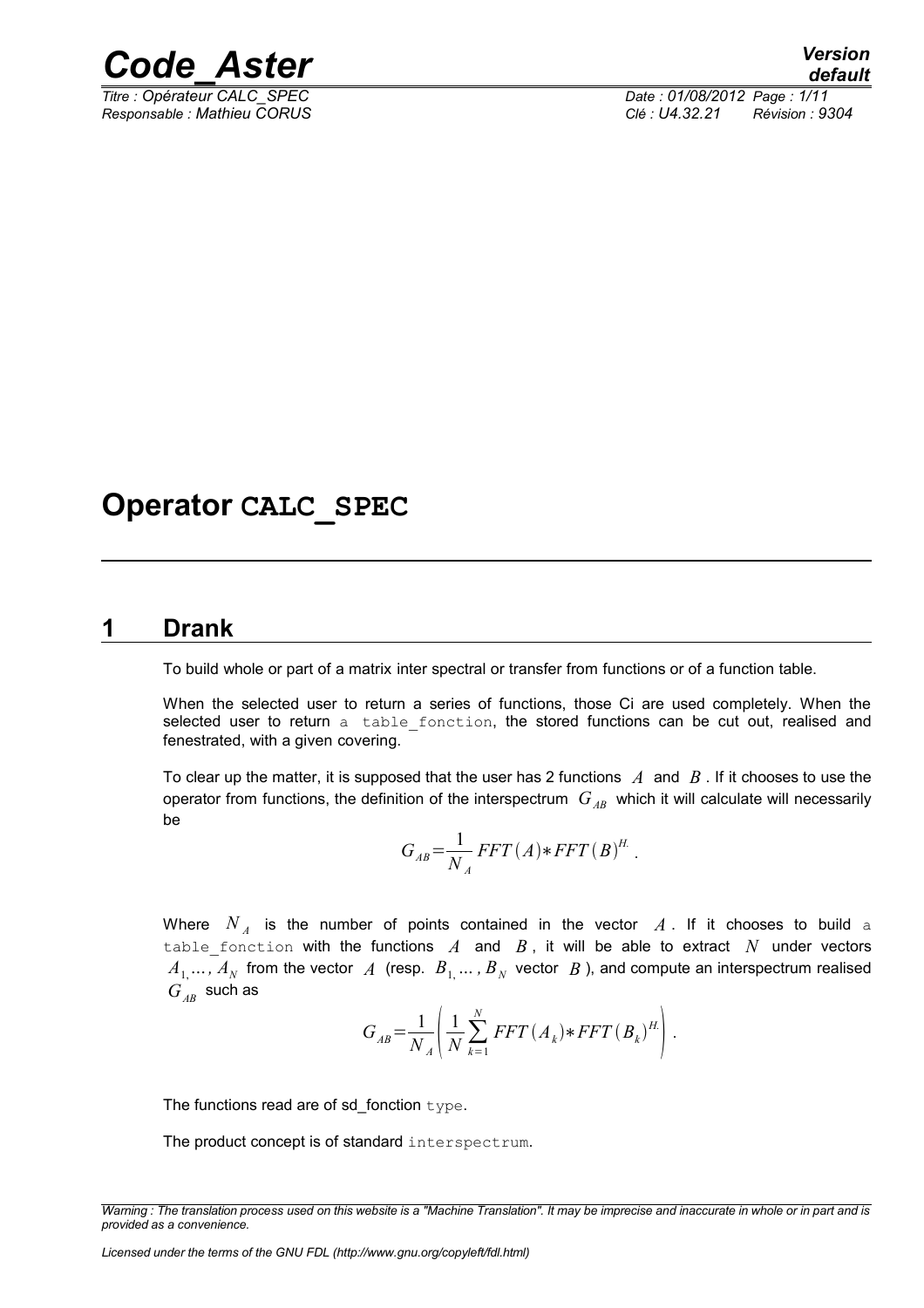*Titre : Opérateur CALC\_SPEC Date : 01/08/2012 Date : 01/08/2012 Date : 01/08/2012 Page : 01/08/2012 Date : 01/08/2012 Date : 01/08/2012 Page : 01/08/2014 Date : 01/08/2014 Date : 01/08/2014 Dié : 014.3* 

*Responsable : Mathieu CORUS Clé : U4.32.21 Révision : 9304*

*default*

It is possible to exploit this operator in an interactive way but *command file* Code\_Aster, also by the means of operator CALC\_ESSAI (U4.90.01).

*Warning : The translation process used on this website is a "Machine Translation". It may be imprecise and inaccurate in whole or in part and is provided as a convenience.*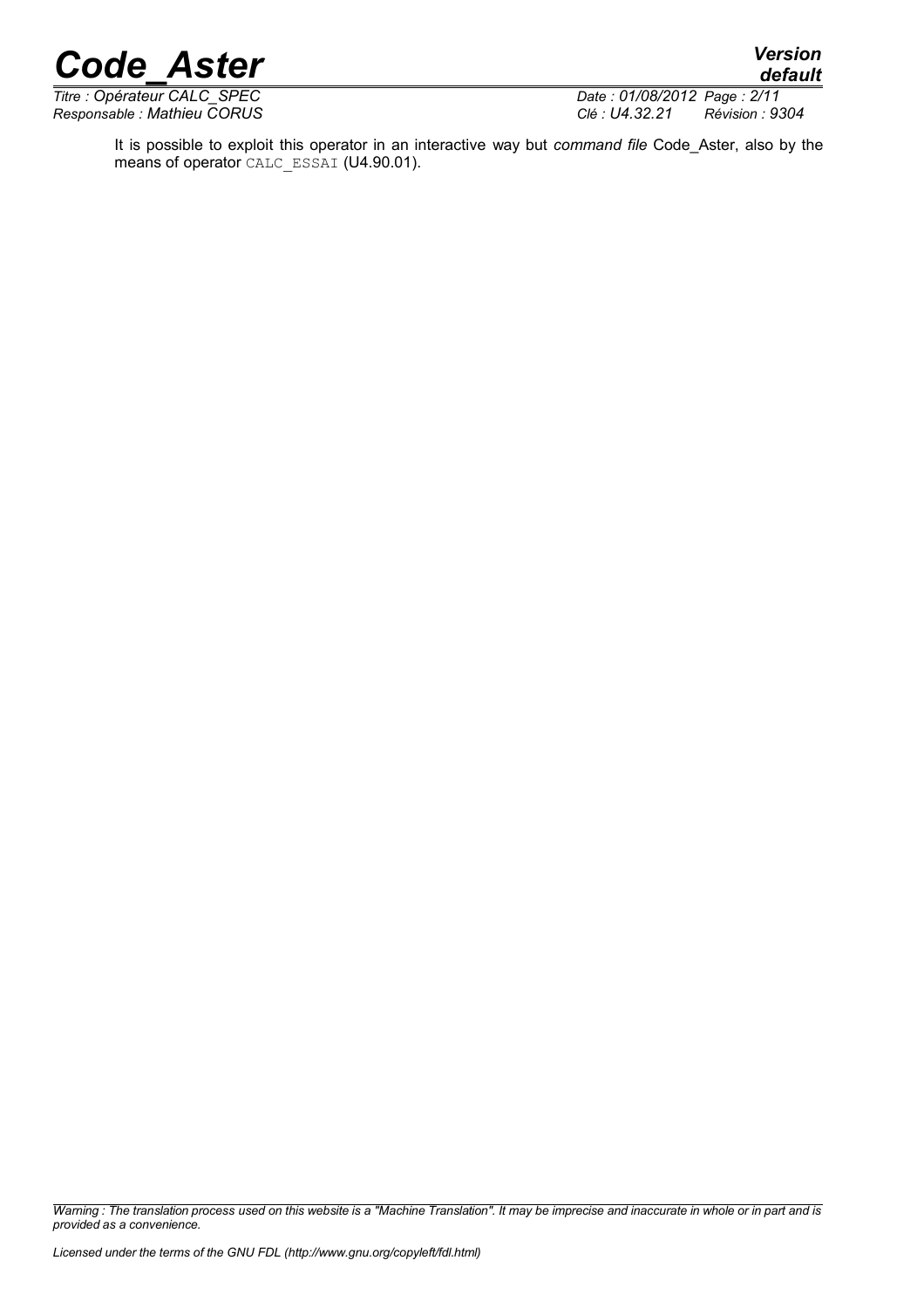# **Code Aster**

Titre : Opérateur CALC\_SPEC<br>Responsable : Mathieu CORUS

Date: 01/08/2012 Page: 3/11 Clé : U4.32.21 Révision : 9304

## **Contents**

| Computation of transfer transfer function from functions | q |
|----------------------------------------------------------|---|

Warning : The translation process used on this website is a "Machine Translation". It may be imprecise and inaccurate in whole or in part and is provided as a convenience.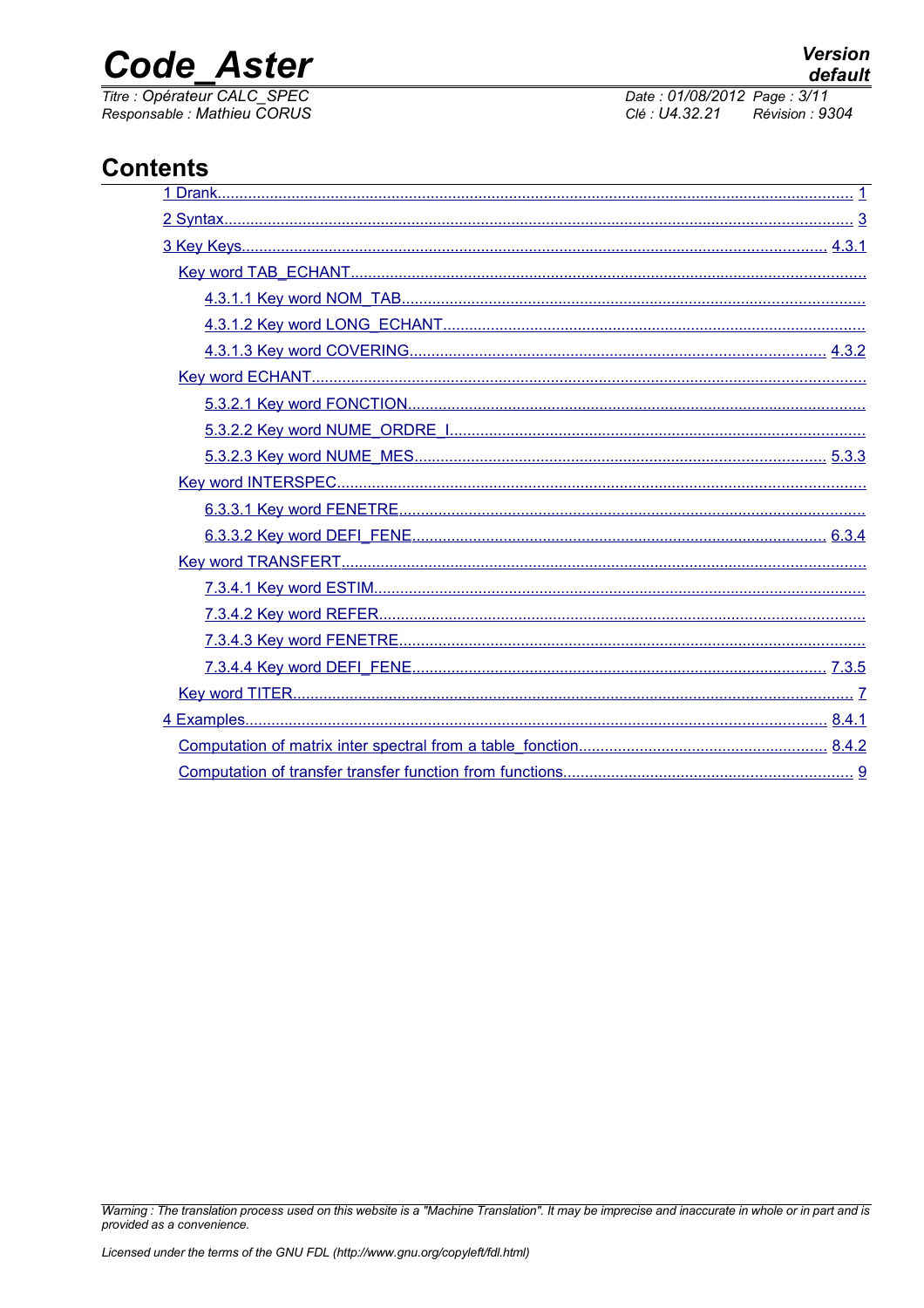*Titre : Opérateur CALC\_SPEC Date : 01/08/2012 Page : 4/11*

*Responsable : Mathieu CORUS Clé : U4.32.21 Révision : 9304*

# <span id="page-3-0"></span>**2 Syntax**

| int [ interspectrum ] = CALC_SPEC<br>$(\bullet/TAB$ ECHANT= F                                                                        |                         |
|--------------------------------------------------------------------------------------------------------------------------------------|-------------------------|
| $NOM_TAB = nom$                                                                                                                      | [table fonction],       |
| $\Diamond$ /LONGUEUR DUREE=<br>/LONGUEUR POURCENT<br>$\hspace{1.6cm} = \hspace{1.6cm}$<br>/LONGUEUR_NB_PTS<br>$=$                    | $/$ [R]<br>[R]<br>$[1]$ |
| $\Diamond$ /RECOUVREMENT_DUREE=/<br>/RECOUVREMENT POURCENT<br>$\alpha = \alpha$<br>/RECOUVREMENT NB PTS<br>$=$<br>$)$ ,              | $[ R ]$<br>[R]<br>$[1]$ |
| $/ECHANT$ = F (<br>◆FONCTION=fonc/                                                                                                   |                         |
| [fonction_sdaster]                                                                                                                   |                         |
| ◆NUMÉRIQUE_ORDRE_I=/                                                                                                                 | $[1]$                   |
| $\blacklozenge \texttt{NUMÉRIQUE\_MES=}/$<br>$\lambda$ ,                                                                             | $[1]$                   |
| $\blacklozenge$ /INTERSPE= F<br>$FENETRE=$<br>$\Diamond$<br>"RECT"<br>"HAMM"<br>/ $\,$ "HANN" $\,$<br>"EXPO"<br>$\sqrt{2}$<br>"PART" | [DEFAULT]               |
| ♦<br>DEFI FENE=/<br>$)$ ,                                                                                                            | $[1_R]$                 |
| $\begin{array}{lll} \mbox{/TransFERT} & =_F & ( \\ \mbox{\boldmath$\Diamond$} & \mbox{\tt ESTIM} \mbox{$=$} / \end{array}$           |                         |
| "H1"<br>"H2"<br>$"$ CO"                                                                                                              | [DEFAULT]               |
| REFER=                                                                                                                               | $[1_1]$                 |
| $\Diamond$<br>$FENETRE=$<br>"RECT"<br>"HAMM"<br>$``$ HANN $''$<br>"EXPO"<br>"PART"                                                   | [DEFAULT]               |
| $\Diamond$<br>DEFI FENE=/<br>$\left  \right $ ,                                                                                      | $[1_R]$                 |
| $\Diamond$ TITER=nom/<br>$\lambda$                                                                                                   | $[$ TXM $]\;$           |

*Warning : The translation process used on this website is a "Machine Translation". It may be imprecise and inaccurate in whole or in part and is provided as a convenience.*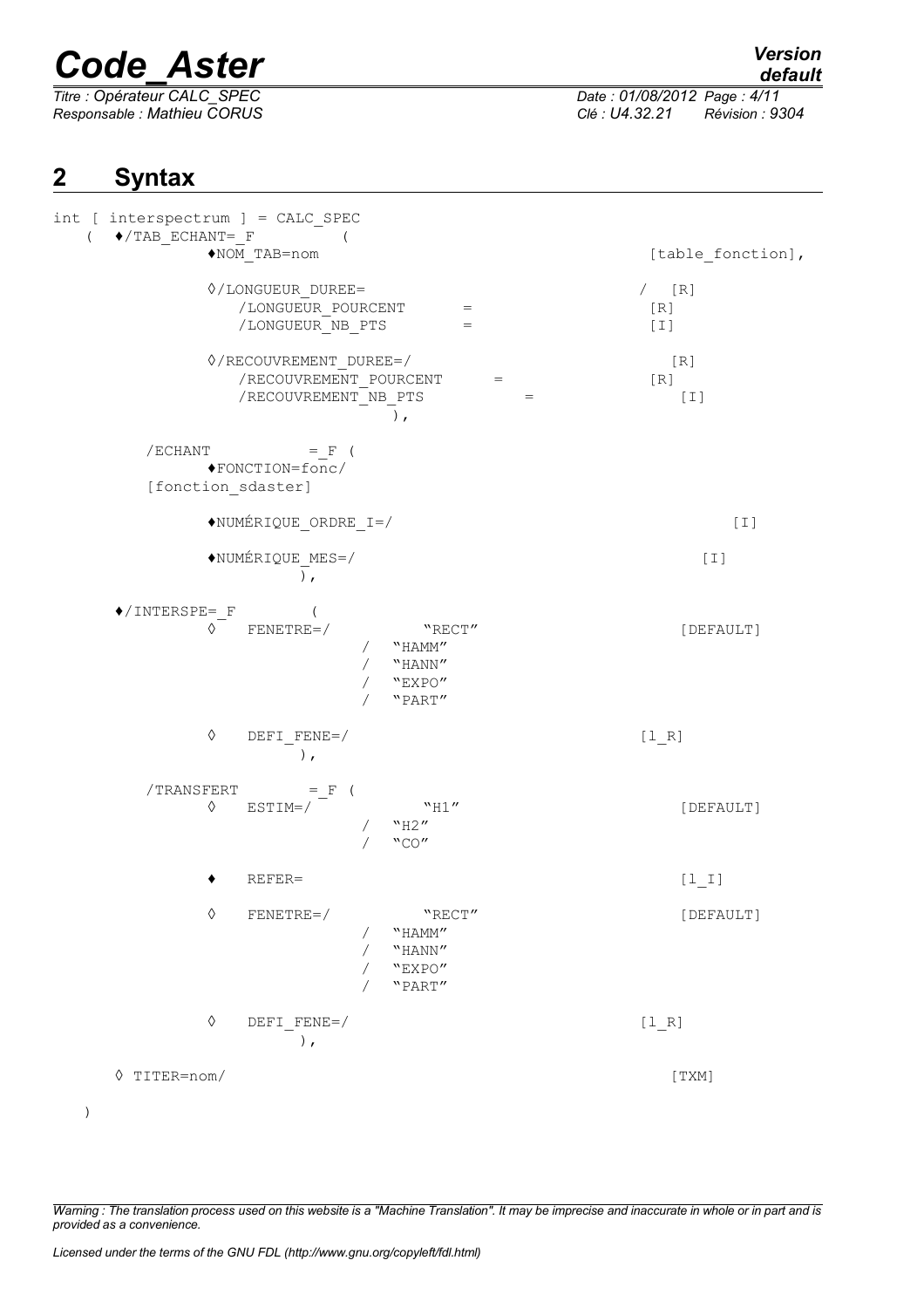*Titre : Opérateur CALC\_SPEC Date : 01/08/2012 Page : 5/11*

*Responsable : Mathieu CORUS Clé : U4.32.21 Révision : 9304*

## <span id="page-4-4"></span>**3 Key Keys**

#### **3.1 Key word TAB\_ECHANT**

<span id="page-4-3"></span>Defines the table fonction of the temporal samples and the associated parameters of processing of the signal. Cannot be associated with key word ECHANT.

#### **3.1.1 Key word NOM\_TAB**

<span id="page-4-2"></span>Name of the table fonction in which the samples are stored. One can specify one name of table fonction as starter to carry out computations.

The functions stored in the table fonction correspond to the results of measurement, true or simulated, which are used as a basis for computation of the matrix of spectral concentration. All the functions stored in the table fonction must be defined with the same sampling rate.

NB: The table fonction must associate a sequence number and a number of measurement to each function (see sections 3.2.2 and 3.2.3 for the meaning of these parameters)

#### **3.1.2 Keywords LONGUEUR\_DUREE/LONGUEUR\_POURCENT/LONGUEUR\_NB\_PTS**

<span id="page-4-1"></span>Defines the length of the subsamples which will be retained for the processing of the signal. If the key word is not indicated, the length of the smallest sample available is affected by default. If the specified length is shorter than the length of the smallest sample, one cuts out the total sample in as much length than the specified length. This length can be specified in three different ways:

- •LONGUEUR DUREE : One defines the length of the sample by their period, expressed in the same unit as that used for the vector defining times.
- •LONGUEUR POURCENT : One defines the length of the sample as a percentage overall length.
- •LONGUEUR NB PTS : One defines the length of the sample starting from the number of point which one wishes to retain.

#### **3.1.3 Key word RECOUVREMENT\_DUREE/RECOUVREMENT\_POURCENT/RECOUVREMENT\_NB\_PTS**

<span id="page-4-0"></span>

Defines the length of covering between two subsample which will be retained for the processing of the signal. If the key word is not indicated, there is no covering, the initial sample corresponds to the juxtaposition of the subsamples. This length can be specified in three different ways:

- •RECOUVREMENT DUREE: One defines the length of the sample by their period, expressed in the same unit as that used for the vector defining times.
- •RECOUVREMENT POURCENT : One defines the length of the sample as a percentage overall length.
- •RECOUVREMENT NB PTS : One defines the length of the sample starting from the number of points which one wishes to retain.

*Warning : The translation process used on this website is a "Machine Translation". It may be imprecise and inaccurate in whole or in part and is provided as a convenience.*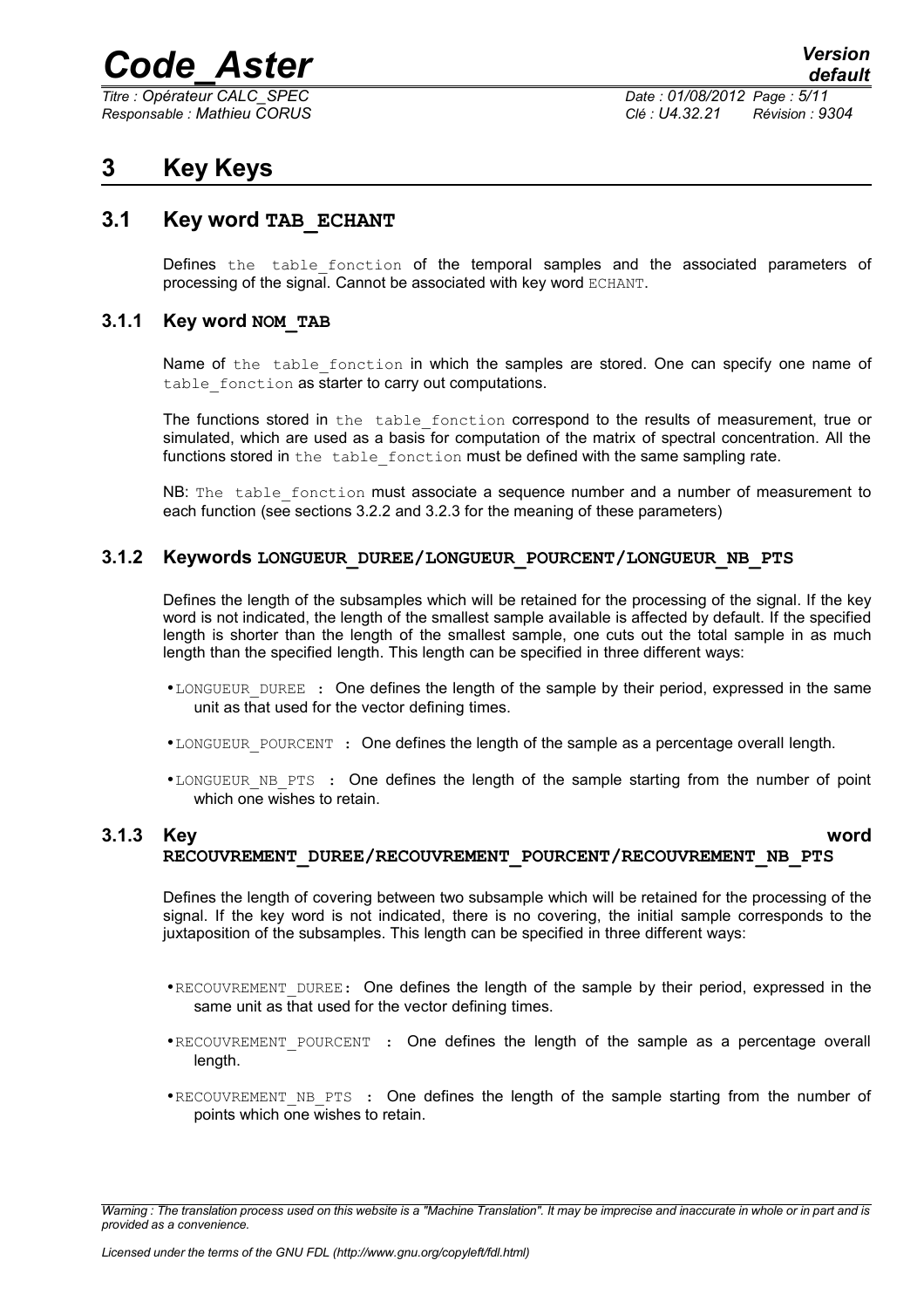| <b>Code Aster</b>           | <b>Version</b><br>default         |
|-----------------------------|-----------------------------------|
| Titre : Opérateur CALC SPEC | Date: 01/08/2012 Page: 6/11       |
| Responsable : Mathieu CORUS | Clé : U4.32.21<br>Révision : 9304 |

Figure [3.1.3-1](#page-5-4) illustrates the cutting and the fenestration of an initial sample under fenestrated samples.



#### <span id="page-5-4"></span>**Figure 3.1.3-1: illustration of the cutting and the fenestration of an initial sample. The window applied is of Hanning type, with a covering of 50% between under samples.**

#### **3.2 Key word ECHANT**

<span id="page-5-3"></span>Key word factor where the functions used for the processing of the signal are defined. Cannot be used jointly with key word TAB ECH

#### **3.2.1 Key word FONCTION**

<span id="page-5-2"></span><span id="page-5-1"></span>Name of the function containing the temporal sample.

#### **3.2.2 Key word NUME\_ORDRE\_I**

Defines the sequence number of the temporal sample (for example, a number of sensor, way of measurement, or point on a mesh). This compulsory key word is used to locate the interspectrums or the transfers in the concept interspectrum result

#### **3.2.3 Key word NUME\_MES**

<span id="page-5-0"></span>Defines the number of measurement of the sample. This compulsory key word is used to locate measurements which would be carried out simultaneously, or with the same reference of phase, so that the average of the spectrums is licit. If two samples have the same number of measurement, that means that they were acquired simultaneously. It is then possible to fulfill interspectrums and transfer

*Warning : The translation process used on this website is a "Machine Translation". It may be imprecise and inaccurate in whole or in part and is provided as a convenience.*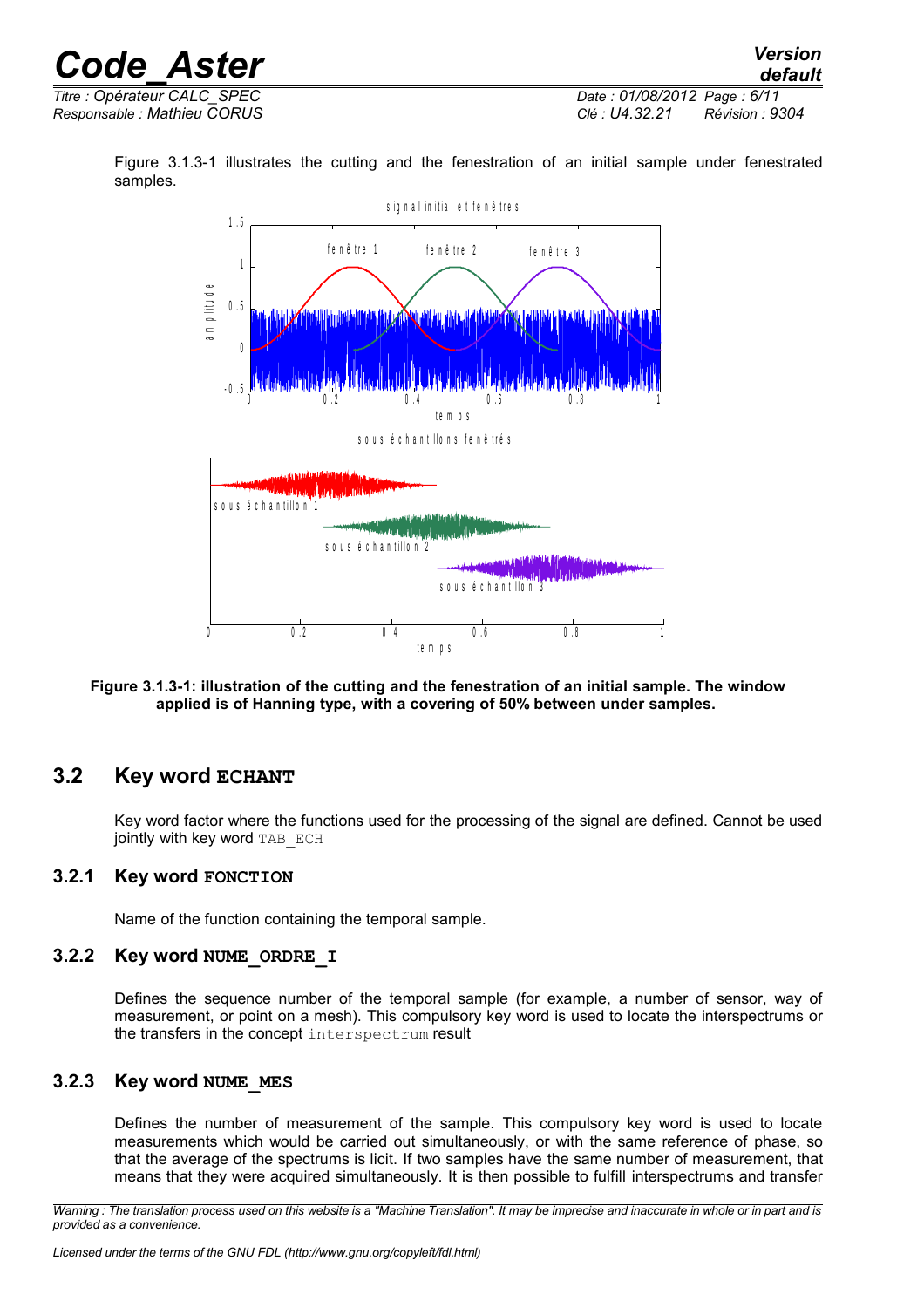*Titre : Opérateur CALC\_SPEC Date : 01/08/2012 Page : 7/11*

*Responsable : Mathieu CORUS Clé : U4.32.21 Révision : 9304*

*default*

functions transfer of the one compared to the other. In another case, it is impossible, because of absence of reference of phase between the two signals.

*Code\_Aster Version*

#### **3.3 Key word INTERSPEC**

<span id="page-6-2"></span>Calculates the matrix of spectral concentration (or inter spectral) starting from the provided temporal samples.

#### **3.3.1 Key word FENETRE**

<span id="page-6-1"></span>Defines the type of window to be applied to the temporal sample. The size of the window is adapted to the length of the sample or the subsamples, according to the treated case. Key word to be chosen among:

•RECT: Defines a rectangular window on the sample.

• HAMM: A window of Hamming defines.

•HANN: A window of Hanning defines.

•EXPO: Defines a decreasing exponential window. Key word DEFI\_FENE should then be informed.

• PART: Allows the user to define his window from a list of realities given in key word DEFI\_FENE. The list must be of the same length than the samples or subsamples considered.

#### **3.3.2 Key word DEFI\_FENE**

<span id="page-6-0"></span>Makes it possible to the user to provide information necessary when key word FENETRE takes values "EXPO" or "PART".

•"EXPO": The list draws up of exactly two values. The first corresponds to the number of point for which the window takes value 1. The second corresponds to the slope of exponential in the beginning. These two quantities are illustrated on figure [3.3.2-1.](#page-6-3)

•"PART": The window is defined by a list of real re-entry by the user.



<span id="page-6-3"></span>**Figure 3.3.2-1: Definition of the parameters of DEFI\_FENE: width (of number of point) of the initial plate, and slope at the origin of the exponential one.**

*Warning : The translation process used on this website is a "Machine Translation". It may be imprecise and inaccurate in whole or in part and is provided as a convenience.*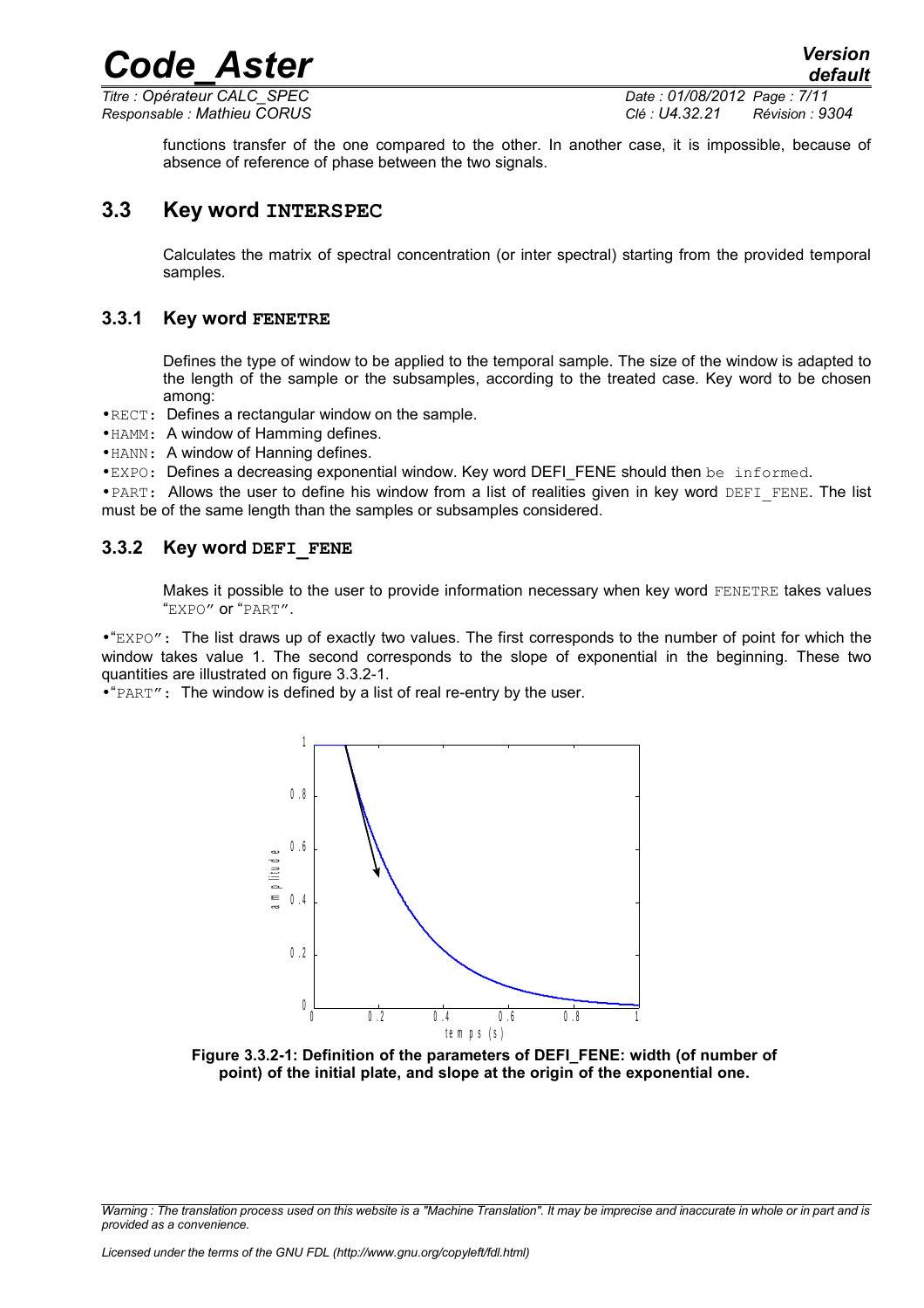*Titre : Opérateur CALC\_SPEC Date : 01/08/2012 Page : 8/11*

*Responsable : Mathieu CORUS Clé : U4.32.21 Révision : 9304*

#### **3.4 Key word TRANSFERT**

<span id="page-7-5"></span><span id="page-7-4"></span>Calculates the transfer transfer functions starting from the provided temporal samples.

#### **3.4.1 Key word ESTIM**

Defines the estimator to be used for the computation of the transfer transfer functions. A to choose among:

- •H1: Use the estimator *H1*
- •H2: Use the estimator *H2* .
- •CO: Calculate coherence between the estimators *H1* and *H2* .

For memory, if one has two signals *A* and *B* , the estimator *H1* of transfer function east *A*/ *B* the transfer defines by:

 $H1(A/B)=G_{AB}/G_{BB}$ ,

And the estimator *H2* by:

 $H2(A/B)=G_A/G_A$ <sub>*AB*</sub>,

Where  $G_{AB}$  is the interspectrum between the signals  $A$  and  $B$ . Coherence is defined by:  $CO(A/B) = |H1/H2|$ .

The estimator *H1* minimizes the influence of noises on the measured outputs, and *H2* minimizes the influence of the noises likely to appear to the measures of the entries.

#### **3.4.2 Key word REFER**

<span id="page-7-3"></span>Lists integers which define measurements of references for the computation of the transfers. The integers used correspond to the sequence number of the temporal samples.

#### **3.4.3 Key word FENETRE**

<span id="page-7-2"></span><span id="page-7-1"></span>Defines the type of window to be applied to the temporal sample. See section 3.3.1.

#### **3.4.4 Key word DEFI\_FENE**

Makes it possible to the user to provide information necessary when key word FENETRE takes values "EXPO" or "PART". See section 3.3.2.

#### **3.5 Key word TITER**

<span id="page-7-0"></span>Defines the title associated with the data structure interspectrum where the results are stored.

*Warning : The translation process used on this website is a "Machine Translation". It may be imprecise and inaccurate in whole or in part and is provided as a convenience.*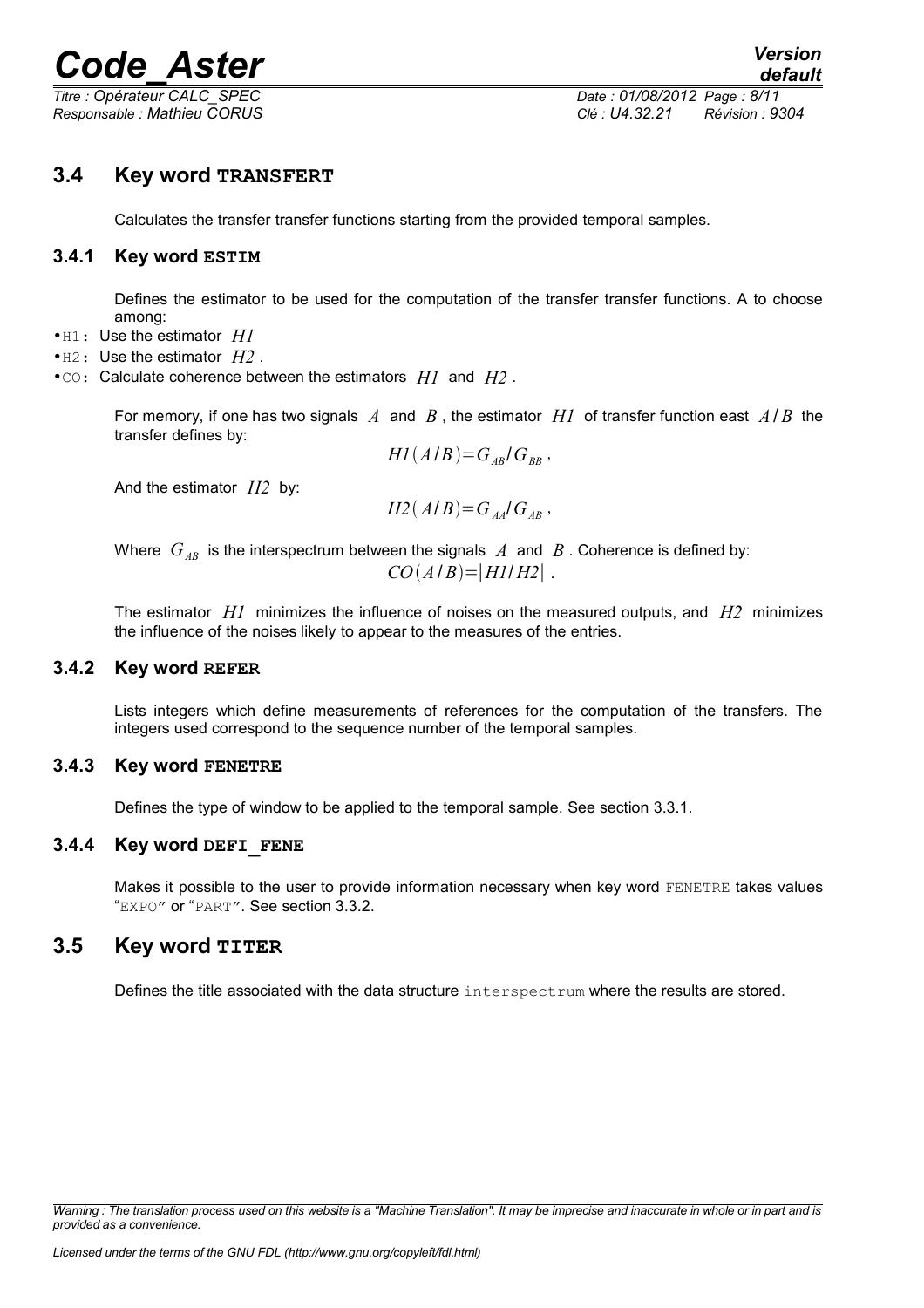*Titre : Opérateur CALC\_SPEC Date : 01/08/2012 Page : 9/11*

*Responsable : Mathieu CORUS Clé : U4.32.21 Révision : 9304*

## **4 Examples**

<span id="page-8-1"></span><span id="page-8-0"></span>These examples are drawn from the case test zzzz241a.

### **4.1 Computation of matrix inter spectral from a table\_fonction**

the temporal responses can be stored in the form of lists in a separated file, or built on the basis of computation. One supposes here to have four responses, of respective names REP\_1, REP\_2, REP\_3 and REP<sub>4</sub>. It is supposed that all these measurements were carried out simultaneously. In the contrary case, it would be necessary to define a number of measurement per batch of simultaneous acquisitions.

# These four responses are initially stored in a table\_fonction :

```
tab_rep=CRÉA_TABLE (LISTE= ( F (PARA=' NOM_CHAM', LISTE_K=' Rep_Temp',),
```
# One defines the various numbers of measurements,

# associated with sensors, or DDL individuals

```
F (PARA=' NUMÉRIQUE ORDRE I', LISTE I= (1,2,3,4),),
```
# One defines the numbers of measurements. Here, 4 measurements are simultaneous,

# they thus have the same number:

```
_F (PARA=' NUMÉRIQUE_MES', LISTE_I= (1,1,1,1),),
```
# One defines the functions starting from the temporal samples.

```
_F (PARA=' FONCTION', 
       LISTE K= ("REP 1", "REP 2", "REP 3", "REP 4"),),
       ), 
   TITER=", 
TYPE TABLE='table fonction',
```
# One then selected to calculate the interspectral matrix in

# cutting out each sample in subsamples of 1201 points

 $\lambda$ 

# the long ones, with a 6 seconds covering, and balanced each one by

# a window of Hanning

```
SPEC=CALC SPEC (TAB ECHANT= F (NOM TAB=tab rep,
                               LONGUEUR_NB_PTS=1201, 
                             RECOUVREMENT_DUREE=6,),
                              INTERSPE= (FENETRE=' HANN',),),\lambda
```
*Warning : The translation process used on this website is a "Machine Translation". It may be imprecise and inaccurate in whole or in part and is provided as a convenience.*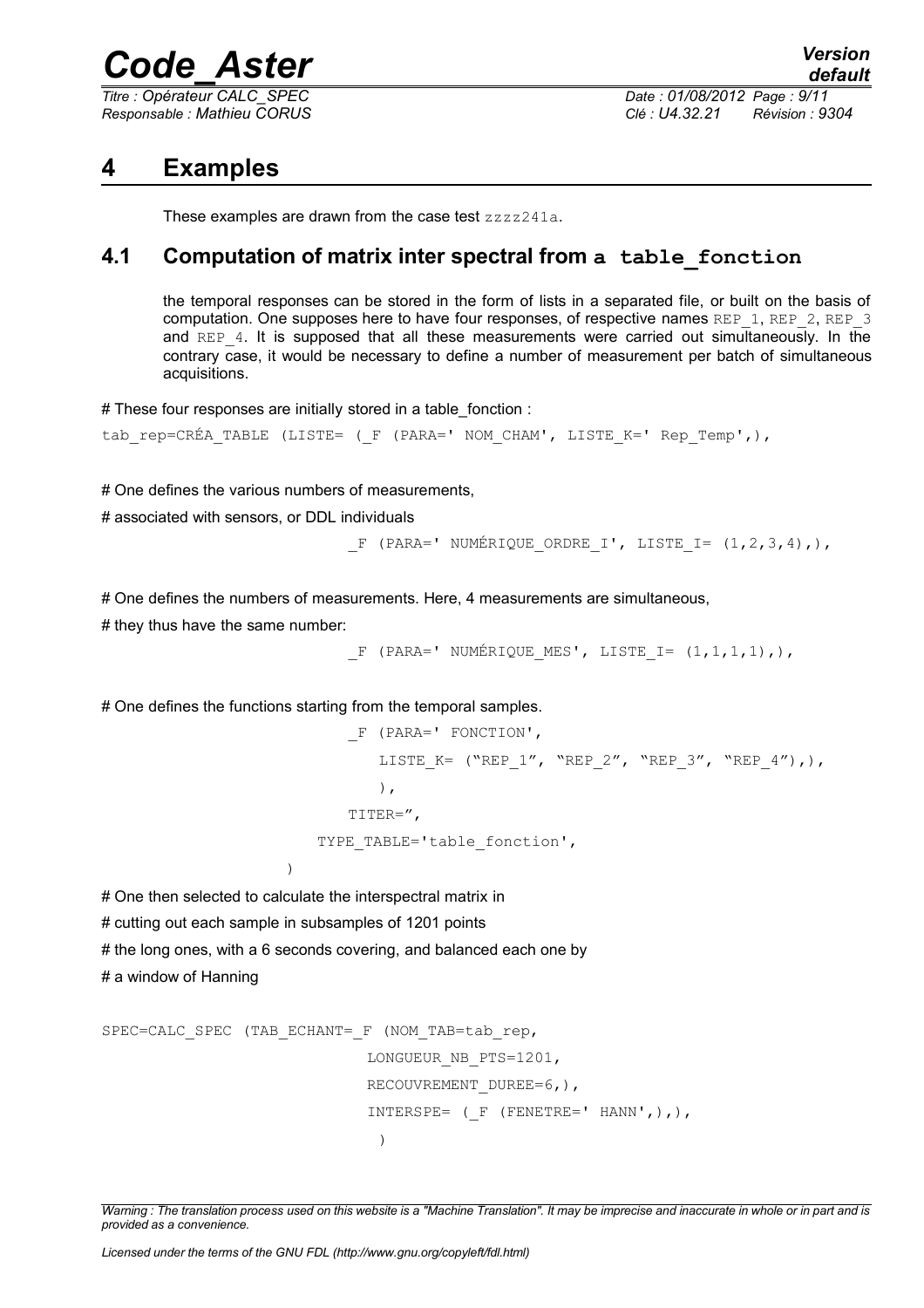*Responsable : Mathieu CORUS Clé : U4.32.21 Révision : 9304*

### **4.2 Computation of transfer transfer function from functions**

<span id="page-9-0"></span>the temporal responses can be stored in the form of lists in a separated file, or built on the base of a computation. One supposes here to have two measurements carried out at different times. On the one hand, a signal of excitation  $EXC-1$ , and a response  $REP-1$  are acquired simultaneously. That can be the response with a shock, or an excitation per vibrating pot. In addition, a signal of excitation EXC 2, and associated response REP 2 are also acquired simultaneously. In both cases, the signal of excitation was applied to the same point. The responses are measured at two different places. The point of excitation to sequence number 1, the point associated with the first measures number 2, and the point associated with the second measures number 3. The computation transfer functions transfer 2/1 and 3/1 is carried out as follows:

# Computation of the transfer from the impulse response:

FRF1\_IMP=CALC\_SPEC (ECHANT= (

# Definition of the various temporal samples

```
F (NUME ORDRE I = 1,
   NUME MES=1,
   FONCTION=REP 1, ),
F (NUME ORDRE I = 2,
   NUME_MES=1,
   FONCTION=REP 1, ),
F (NUME ORDRE I = 1,
   NUME MES=2,
   FONCTION=EXC 2,),
F (NUME ORDRE I = 3,
   NUME MES=2,
   FONCTION=REP 2, ),
   ),
```
# Definition of the parameters for the computation of the transfers:

# Choice of the estimator:

```
TRANSFERT= (_F (ESTIM=' H1',
```
# Choice of the window to be applied:

```
 FENETRE=' EXPOSITION',
```
# Definition complementary to the window:

DEFI FENE=  $(10, -0.02)$ ,

# Definition of the sequence numbers associated with the points of reference:

*Warning : The translation process used on this website is a "Machine Translation". It may be imprecise and inaccurate in whole or in part and is provided as a convenience.*